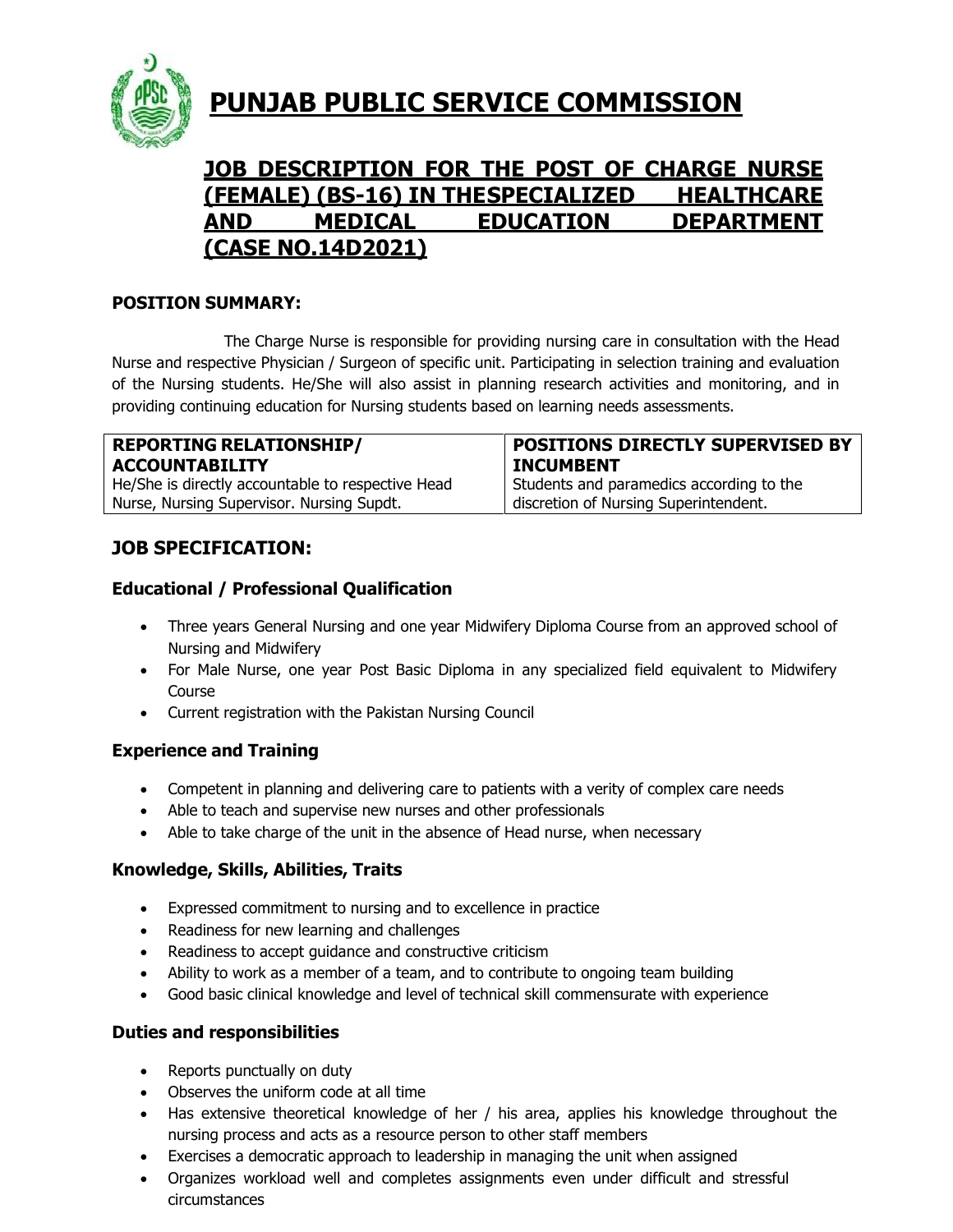- Evaluates results of interventions and modifies nursing care plans
- Incorporates patients teaching needs into nursing care plan and utilize other resource if necessary
- Implements an individualized program of teaching with patients and family
- Teaches patients about effects of medications and their safe administration
- Charting reflects a comprehensive understanding of the patient's status: efforts are made to improve the quality of charting and to help others to do the same
- It is a good delegator in emergencies: evaluates the outcome of the emergency and shares knowledge with other colleagues
- Has excellent awareness of hospital policies and reinforces same in practice
- Makes every effort to expand her clinical and skills, seeking out available resources
- Based on knowledge of team members skills and experience allocates assignment so as to provide for their professional growth
- Is supportive and considerate to les experienced staff when offering criticism: offers positive suggestions for correction and improvement
- Plans assignments and experiences for new staff which involves application of new protocols and procedures
- Helps and directs new staff member with personal integration as well as with professional responsibilities
- Anticipates student's learning needs, offers suggestions and material for students experience
- Seeks and welcomes criticism in order to improve performance, uses resource personnel to evaluate results
- Takes a leading role in the development of unit standards. Actively participates in follow up of audit recommendations
- Demonstrates enthusiasm in updating self by reading new nursing literature and compiling same for the use of the unit
- Attends conferences and workshops even in her own time
- Shares new ideas and information with the rest of the staff
- Reinforces the unit philosophy and goals when replacing the Head Nurse
- Identifies resource person or persons
- Demonstrates a positive attitude towards authority
- Integrates criticism to improve practice
- Interacts well with peers, senior staff and subordinates
- Identifies learning needs and seeks assistance
- Demonstrates familiarity with the concepts of:
- Nursing quality assurance
- Infection control
- Nursing policies and procedures
- Patient confidentiality and privacy
- Demonstrates beginning skills in patient/family education
- Demonstrate as "caring" attitude towards patients and family
- Makes efforts to establish positive nurse/ patient/ family relationship
- Administers medication safely
- Demonstrates beginning skills in nursing process and care planning, i.e. attempts to make or to design and update care plans of assigned patients
- Documents and signs off all nursing entries
- Performs all unit procedures independently
- Is skilled in given basic nursing care
- Is aware of the components of safe nursing care and exercise due care in delivery of same
- Demonstrates basic skills in the use of:
- Nurse notes
- Flow charts
- Incident reports
- Demonstrates commitment to nursing